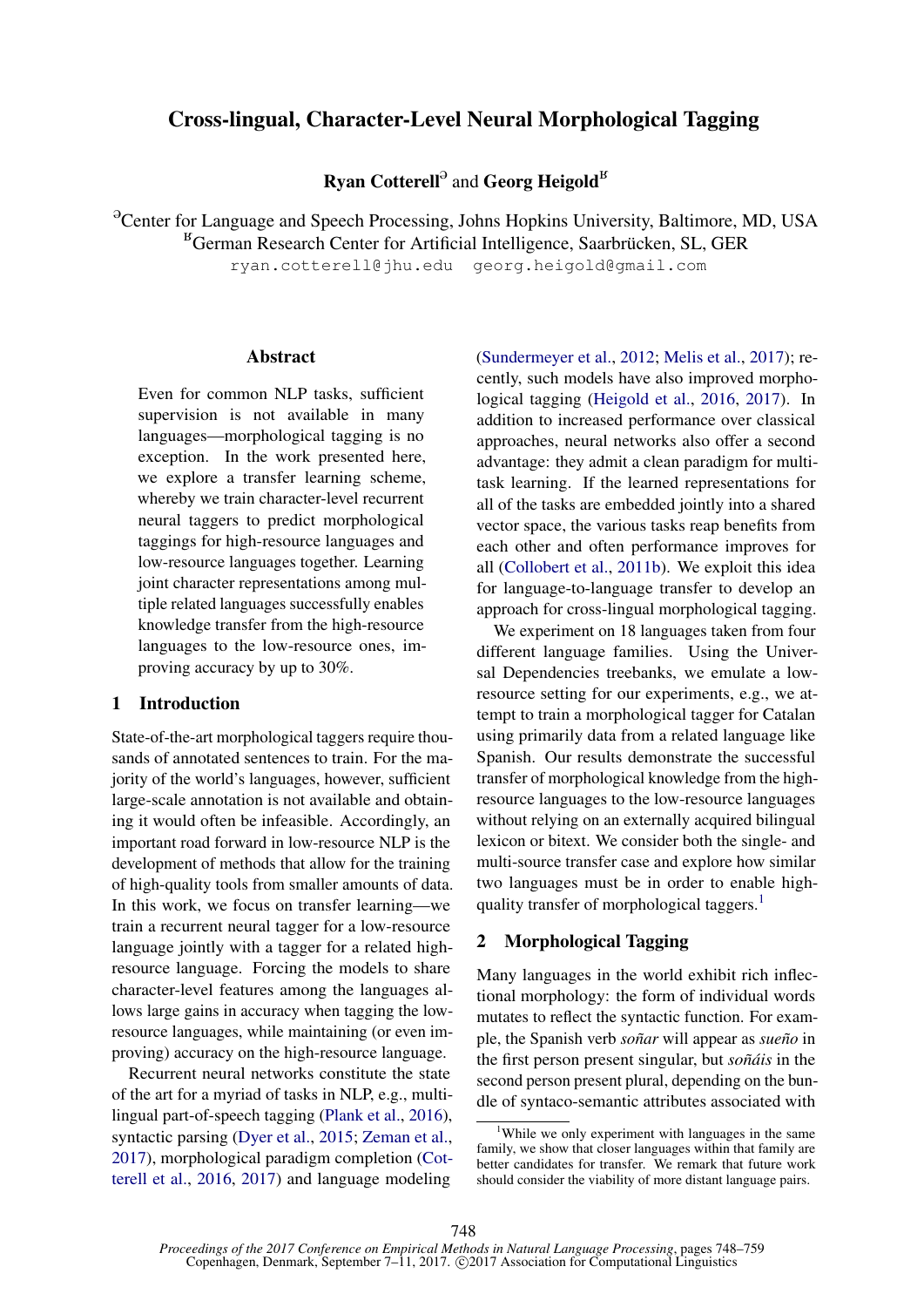

Figure 1: Example of a morphologically-tagged sentence in Russian using the annotation scheme provided in the UD dataset.

| PRESENT INDICATIVE       |                             | PAST INDICATIVE         |                                 |  |  |  |  |
|--------------------------|-----------------------------|-------------------------|---------------------------------|--|--|--|--|
| <b>SINGULAR</b>          | PLURAL                      | <b>SINGULAR</b>         | PLURAL                          |  |  |  |  |
| sueño<br>sueñas<br>sueña | soñamos<br>soñáis<br>sueñan | soñé<br>soñaste<br>soñó | soñamos<br>soñasteis<br>soñaron |  |  |  |  |

Table 1: Partial inflection table for the Spanish verb *soñar* 

the given form (in a sentential context). For concreteness, we list a more complete table of Spanish verbal inflections in Table 1. Note that some languages, e.g., Archi, Northeast Caucasian language, display a veritable cornucopia of potential forms with the size of the verbal paradigm exceeding 10,000 (Kibrik, 1998).

Standard NLP annotation, e.g., the scheme in Sylak-Glassman et al. (2015), marks forms in terms of *universal* key-attribute pairs, e.g., the first person present singular is represented as [pos=V, per=1, num=SG, tns=PRES ]. This bundle of key-attributes pairs is typically termed a morphological tag and we may view the goal of morphological tagging to label each word in its sentential context with the appropriate tag (Oflazer and Kuruöz, 1994; Hajič and Hladka´, 1998). As the part-of-speech (POS) is a component of the tag, we may view morphological tagging as a strict generalization of POS tagging, where we have significantly refined the set of available tags. All of the experiments in this paper make use of the universal morphological tag set available in the Universal Dependencies (UD) (Nivre et al., 2016). As an example, we have provided a Russian sentence with its UD tagging in Figure 1.

Transferring Morphology. The transfer of morphology is arguably more dependent on the relatedness of the languages in question than other annotations in NLP, such as POS and named entity recognition (NER). POS lends itself nicely to a universal annotation scheme (Petrov et al., 2012) and traditional NER is limited to a small number of cross-linguistically compliant categories, e.g., PER-SON and PLACE. Even universal dependency arcs employ cross-lingual labels (Nivre et al., 2016).

Morphology, on the other hand, typically requires more fine-grained annotation, e.g., grammatical case and tense. It is often the case that one language will make a semantic distinction in the form (or at all) that another does not. For example, the Hungarian noun overtly marks 17 grammatical cases and Slavic verbs typically distinguish two aspects through morphology, while English marks none of these distinctions. If the word form in the source language does not overtly mark a grammatical category in the target language, it is nighimpossible to expect a successful transfer. For this reason, much of our work focuses on the transfer of related languages—specifically exploring *how* close two languages must be for a successful transfer. Note that the language-specific nature of morphology does not contradict the universality of the annotation; each language may mark a different subset of categories, i.e., use a different set of the universal keys and attributes, but there is a single, universal set, from which the key-attribute pairs are drawn. See Newmeyer (2007) for a linguistic treatment of cross-lingual annotation.

Notation. We will discuss morphological tagging in terms of the following notation. We will consider two (related) languages: a high-resource *source* language  $\ell_s$  and a low-resource *target* language  $\ell_t$ . Each of these languages will have its own (potentially overlapping) set of morphological tags, denoted  $T_s$  and  $T_t$ , respectively. We will work with the union of both sets  $T = T_s \cup T_t$ . An individual tag  $m_i = [k_1 = v_1, \dots, k_M = v_M] \in \mathcal{T}$  is comprised of universal keys and attributes, i.e., the pairs  $(k_i, v_i)$  are completely language-agnostic. In the case where a language does not mark a distinction, e.g., case on English nouns, the corresponding keys are excluded from the tag. Typically,  $|T|$  is large (see Table 3). We denote the set of training sentences for the high-resource source language as  $\mathcal{D}_s$  and the set of training sentences for the lowresource target language as  $\mathcal{D}_t$ . In the experimental section, we will also consider a multi-source setting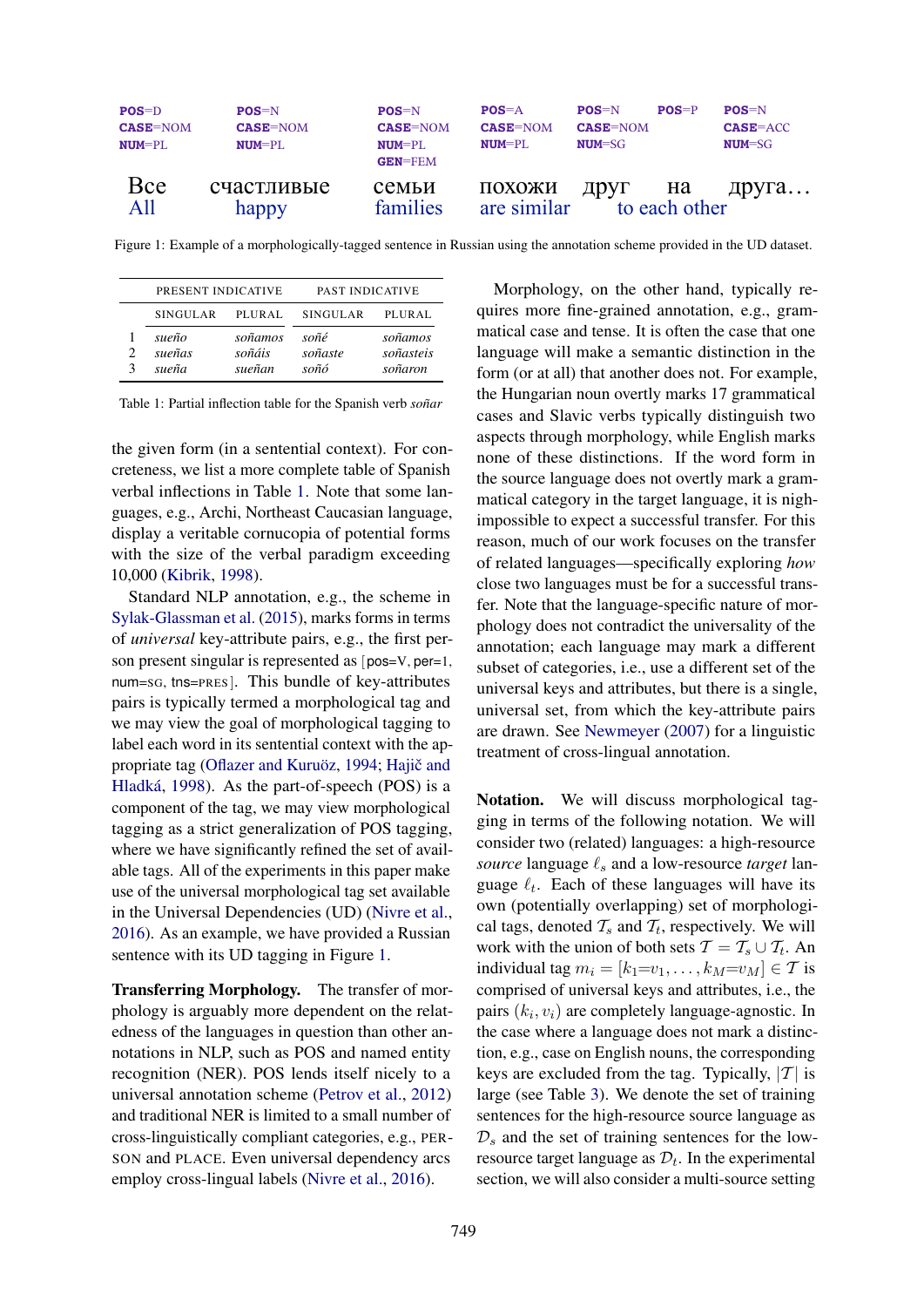where we have multiple high-resource languages, but, for ease of explication, we stick to the singlesource case in the development of the model.

#### 3 Character-Level Neural Transfer

Our formulation of transfer learning builds on work in multi-task learning (Caruana, 1997; Collobert et al., 2011b). We treat each individual language as a task and train a joint model for all the tasks. We first discuss the current state of the art in morphological tagging: a character-level recurrent neural network. After that, we explore three augmentations to the architecture that allow for the transfer learning scenario. All of our proposals force the embedding of the characters for both the source and the target language to share the same vector space, but involve different mechanisms, by which the model may learn language-specific features.

#### 3.1 Character-Level Neural Networks

Character-level neural networks currently constitute the state of the art in morphological tagging (Heigold et al., 2017). We draw on previous work in defining a conditional distribution over taggings t for a sentence w of length  $|w| = N$  as

$$
p_{\theta}(\boldsymbol{t} \mid \boldsymbol{w}) = \prod_{i=1}^{N} p_{\theta}(t_i \mid \boldsymbol{w}), \qquad (1)
$$

which may be seen as a  $0<sup>th</sup>$  order conditional random field (CRF) (Lafferty et al., 2001) with parameter vector  $\theta$ .<sup>2</sup> Importantly, this factorization of the distribution  $p_{\theta}(t \mid w)$  also allows for efficient exact decoding and marginal inference in  $\mathcal{O}(|\mathcal{T}| \cdot N)$ -time, but at the cost of not admitting any explicit interactions in the output structure, i.e., between adjacent tags. $3$  We parameterize the distribution over tags at each time step as

$$
p_{\boldsymbol{\theta}}(t_i \mid \boldsymbol{w}) = \text{softmax}(W\boldsymbol{e}_i + \boldsymbol{b}), \qquad (2)
$$

where  $W \in \mathbb{R}^{|{\mathcal{T}}| \times n}$  is an embedding matrix,  $\mathbf{b} \in$  $\mathbb{R}^{|I|}$  is a bias vector and positional embeddings  $e_i^4$  are taken from a concatenation of the output of two long short-term memory recurrent neural networks (LSTMs) (Hochreiter and Schmidhuber, 1997), folded forward and backward, respectively, over a sequence of input vectors. This constitutes a bidirectional LSTM (Graves and Schmidhuber, 2005). We define the positional embedding vector as follows

$$
\boldsymbol{e}_i = \left[ \text{LSTM}(\boldsymbol{v}_{1:i}); \text{LSTM}(\boldsymbol{v}_{N,i+1}) \right], \quad (3)
$$

where each  $v_i \in \mathbb{R}^n$  is, itself, a word embedding. Note that the function LSTM returns the *last* final hidden state vector of the network. This architecture is the *context* bidirectional recurrent neural network of Plank et al. (2016). Finally, we derive each word embedding vector  $v_i$  from a characterlevel bidirectional LSTM embedder. Namely, we define each word embedding as the concatenation

$$
\boldsymbol{v}_{i} = \left[ \text{LSTM}\left( \langle c_{i_1}, \dots, c_{i_{M_i}} \rangle \right); \tag{4}
$$

$$
\text{LSTM}\left( \langle c_{i_{M_i}}, \dots, c_{i_1} \rangle \right) \right].
$$

In other words, we run a bidirectional LSTM over the character stream. This bidirectional LSTM is the *sequence* bidirectional recurrent neural network of Plank et al. (2016). Note a concatenation of the sequence of character symbols  $\langle c_{i_1}, \ldots, c_{i_{M_i}} \rangle$ results in the word string  $w_i$ . Each of the  $M_i$  characters  $c_{i_k}$  is a member of the set  $\Sigma$ . We take  $\Sigma$  to be the union of sets of characters in the languages considered.

We direct the reader to Heigold et al. (2017) for a more in-depth discussion of this and various additional architectures for the computation of  $v_i$ ; the architecture we have presented in Equation (5) is competitive with the best performing setting in Heigold et al.'s study.

#### 3.2 Cross-Lingual Morphological Transfer as Multi-Task Learning

Cross-lingual morphological tagging may be formulated as a multi-task learning problem. We seek to learn a set of shared character embeddings for taggers in both languages together through optimization of a joint loss function that combines the high-resource tagger and the low-resource one. The first loss function we consider is the following:

<sup>&</sup>lt;sup>2</sup>The parameter vector  $\theta$  is a vectorization of all the parameters discussed below.

 $3<sup>3</sup>$ As an aside, it is quite interesting that a model with the factorization in Equation (1) outperforms the MARMOT model (Müller et al., 2013), which focused on modeling higher-order interactions between the morphological tags, e.g., they employ up to a (pruned) 3<sup>rd</sup> order CRF. That such a model achieves state-of-the-art performance indicates, however, that richer source-side features, e.g., those extracted by our characterlevel neural architecture, are more important for morphological tagging than higher-order tag interactions, which come with the added unpleasantness of exponential (in the order) decoding.

<sup>&</sup>lt;sup>4</sup>Note that  $|e_i| = n$ ; see §4.4 for the exact values used in the experimentation.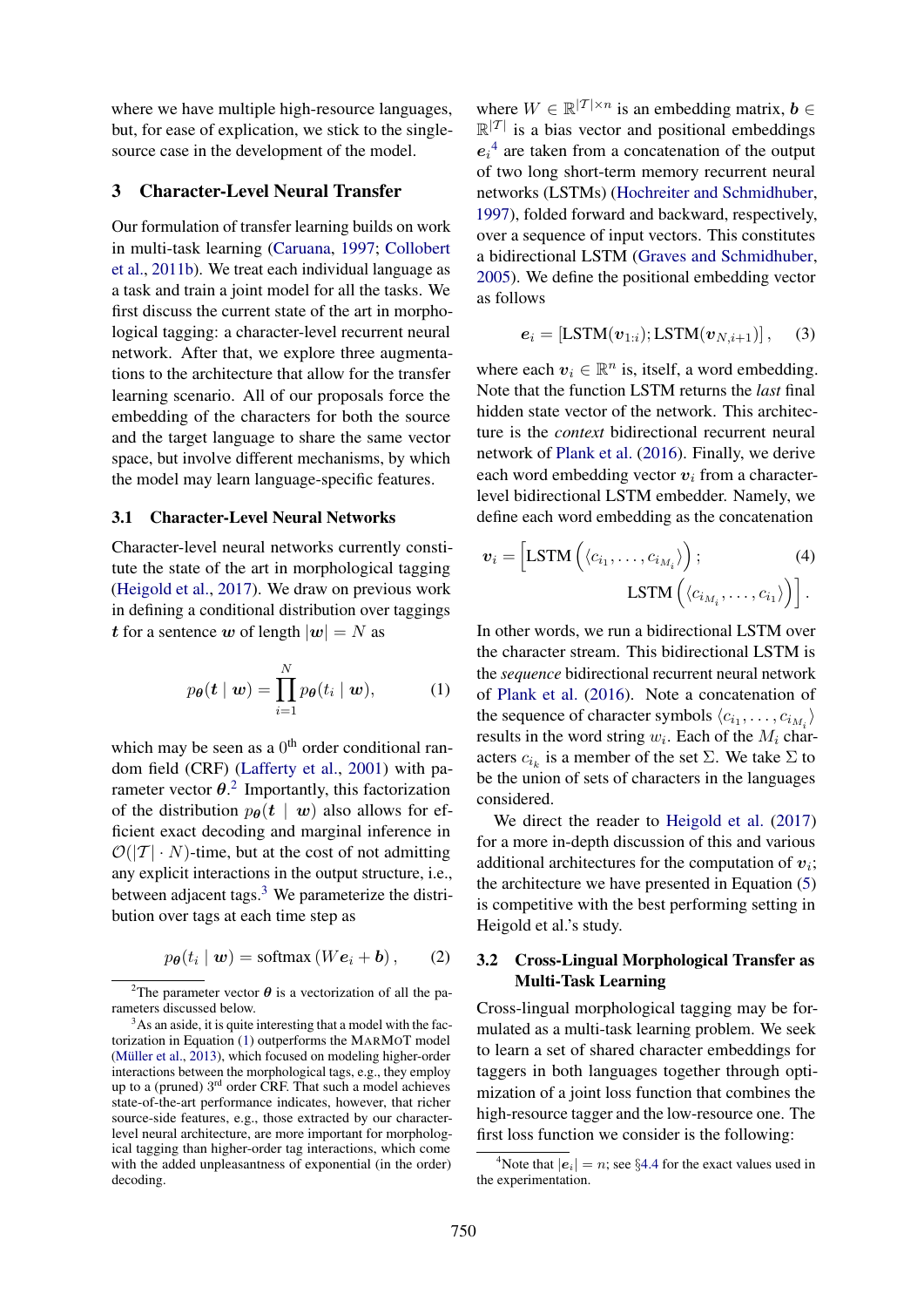

Figure 2: We depict four subarchitectures used in the models we develop in this work. Combining (a) with the character embeddings in (c) gives the vanilla morphological tagging architecture of Heigold et al. (2017). Combining (a) with (d) yields the language-universal softmax architecture and (b) and (c) yields our joint model for language identification and tagging.

$$
\mathcal{L}_{multi}(\boldsymbol{\theta}) = \sum_{(\boldsymbol{t},\boldsymbol{w}) \in \mathcal{D}_s} \log p_{\boldsymbol{\theta}}(\boldsymbol{t} \mid \boldsymbol{w}, \ell_s)
$$
(5)  

$$
+ \sum_{(\boldsymbol{t},\boldsymbol{w}) \in \mathcal{D}_t} \log p_{\boldsymbol{\theta}}(\boldsymbol{t} \mid \boldsymbol{w}, \ell_t).
$$

Crucially, our cross-lingual objective forces both taggers to share part of the parameter vector  $\theta$ , which allows it to represent morphological regularities between the two languages in a common embedding space and, thus, enables transfer of knowledge. This is no different from monolingual multitask settings, e.g., jointly training a chunker and a tagger for the transfer of syntactic information (Collobert et al., 2011b). We point out that, in contrast to our approach, almost all multi-task transfer learning, e.g., for dependency parsing (Guo et al., 2016), has shared word-level embeddings rather than character-level embeddings. See §6 for a more complete discussion.

We consider two parameterizations of this distribution  $p_{\theta}(t_i \mid \boldsymbol{w}, \ell)$ . First, we modify the initial character-level LSTM embedding such that it also encodes the identity of the language. Second, we modify the softmax layer, creating a languagespecific softmax.

Language-Universal Softmax. Our first architecture has one softmax, as in Equation (2), over all morphological tags in  $T$  (shared among all the languages). To allow the architecture to encode morphological features specific to one language, e.g., the third person present plural ending in Spanish is *-an*, but *-ão* in Portuguese, we modify the creation of the character-level embeddings. Specifically, we augment the character alphabet  $\Sigma$  with a distinguished symbol that indicates the language:  $id_\ell$ . We then pre- and postpend this symbol to the character stream for every word before feeding the

characters into the bidirectional LSTM Thus, we arrive at the new *language-specific* word embeddings,

$$
\boldsymbol{v}_{i}^{\ell} = \left[ \text{LSTM}\left( \langle \text{id}_{\ell}, c_{i_{1}}, \dots, c_{i_{M_{i}}}, \text{id}_{\ell} \rangle \right); \quad (6)
$$

$$
\text{LSTM}\left( \langle \text{id}_{\ell}, c_{i_{M_{i}}}, \dots, c_{i_{1}}, \text{id}_{\ell} \rangle \right) \right].
$$

This model creates a language-specific embedding vector  $v_i$ , but the individual embeddings for a given character are shared among the languages jointly trained on. The remainder of the architecture is held constant.

Language-Specific Softmax. Next, inspired by the architecture of Heigold et al. (2013), we consider a language-specific softmax layer, i.e., we define a new output layer for every language:

$$
p_{\boldsymbol{\theta}}(t_i \mid \boldsymbol{w}, \ell) = \text{softmax}(W_{\ell} \boldsymbol{e}_i + \boldsymbol{b}_{\ell}), \qquad (7)
$$

where  $W_{\ell} \in \mathbb{R}^{|{\mathcal{T}}| \times n}$  and  $b_{\ell} \in \mathbb{R}^{|{\mathcal{T}}|}$  are now *language-specific*. In this architecture, the embeddings  $e_i$  are the same for all languages—the model has to learn language-specific behavior exclusively through the output softmax of the tagging LSTM.

Joint Morphological Tagging and Language Identification. The third model we exhibit is a joint architecture for tagging and language identification. We consider the following loss function:

$$
\mathcal{L}_{joint}(\boldsymbol{\theta}) = \sum_{(\boldsymbol{t},\boldsymbol{w}) \in \mathcal{D}_s} \log p_{\boldsymbol{\theta}}(\ell_s, \boldsymbol{t} \mid \boldsymbol{w}) \qquad (8)
$$

$$
+ \sum_{(\boldsymbol{t},\boldsymbol{w}) \in \mathcal{D}_t} \log p_{\boldsymbol{\theta}}(\ell_t, \boldsymbol{t} \mid \boldsymbol{w}),
$$

where we factor the joint distribution as

$$
p_{\theta}(\ell, \mathbf{t} \mid \mathbf{w}) = p_{\theta}(\ell \mid \mathbf{w}) \cdot p_{\theta}(\mathbf{t} \mid \mathbf{w}, \ell). \quad (9)
$$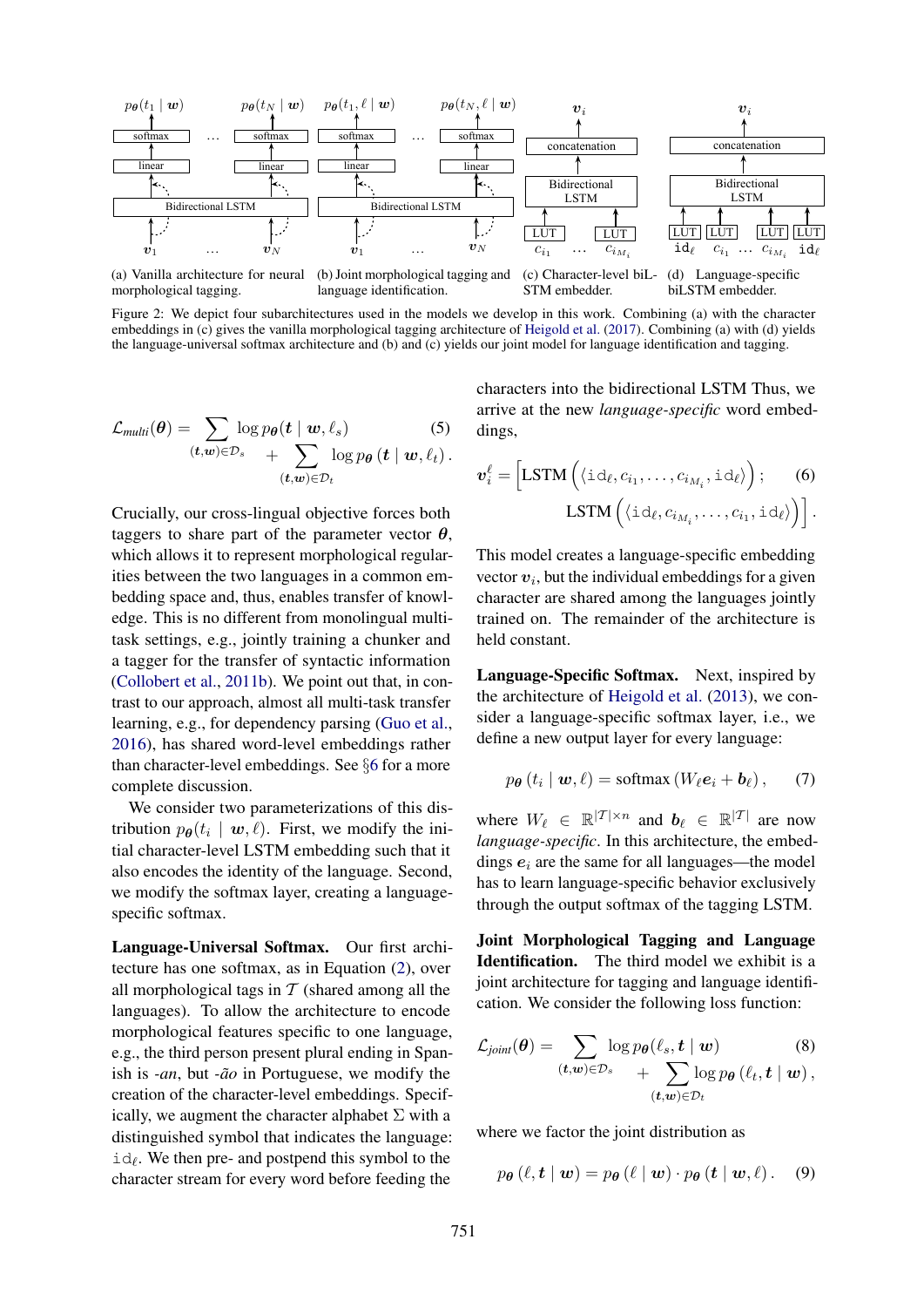|                     | Romance  |      |      | Slavic              |       |      |       |  |  |  |  |
|---------------------|----------|------|------|---------------------|-------|------|-------|--|--|--|--|
| lang                | train    | dev  | test | lang                | train | dev  | test  |  |  |  |  |
| $\equiv$ (ca)       | 13123    | 1709 | 1846 | $\blacksquare$ (bg) | 8907  | 1115 | 1116  |  |  |  |  |
| $\blacksquare$ (es) | 14187    | 1552 | 274  | $\sum$ (cs)         | 61677 | 9270 | 10148 |  |  |  |  |
| (fr)<br>w           | 14554    | 1596 | 298  | $\blacksquare$ (pl) | 6800  | 7000 | 727   |  |  |  |  |
| $\blacksquare$ (it) | 12837    | 489  | 489  | $\blacksquare$ (ru) | 4029  | 502  | 499   |  |  |  |  |
| $\bullet$ (pt)      | 8800     | 271  | 288  | $\mathbf{C}$ (sk)   | 8483  | 1060 | 1061  |  |  |  |  |
| $\vert$ (ro)        | 7141     | 1191 | 1191 | $-$ (uk)            | 200   | 30   | 25    |  |  |  |  |
|                     | Germanic |      |      | Uralic              |       |      |       |  |  |  |  |
| lang                | train    | dev  | test | lang                | train | dev  | test  |  |  |  |  |
| $\blacksquare$ (da) | 4868     | 322  | 322  | $=$ (et)            | 14510 | 1793 | 1806  |  |  |  |  |
| $\blacksquare$ (no) | 15696    | 2410 | 1939 | $\blacksquare$ (fi) | 12217 | 716  | 648   |  |  |  |  |
| $\blacksquare$ (sv) | 4303     | 504  | 1219 | $\blacksquare$ (hu) | 1433  | 179  | 188   |  |  |  |  |

Table 2: Number of tokens in each of the train, development and test splits (organized by language family).

Just as before, we define  $p_{\theta} (t | w, \ell)$  above as in Equation (7) and we define

$$
p_{\theta}(\ell \mid \boldsymbol{w}) = \text{softmax}\left(\boldsymbol{u}^{\top} \tanh(V\boldsymbol{e}_i)\right), \quad (10)
$$

which is a multi-layer perceptron with a binary softmax (over the two languages) as an output layer; we have added the additional parameters  $V \in \mathbb{R}^{|{\mathcal{T}}| \times n}$ and  $u \in \mathbb{R}^{|T|}$ . In the case of multi-source transfer, this is a softmax over the set of languages.

Comparative Discussion. The first two architectures discussed in §3.2 represent two possibilities for a multi-task objective, where we condition on the language of the sentence. The first integrates this knowledge at a lower level and the second at a higher level. The third architecture discussed in §3.2 takes a different tack—rather than conditioning on the language, it predicts it. The joint model offers one interesting advantage over the two architectures proposed. Namely, it allows us to perform a morphological analysis on a sentence where the language is unknown. This effectively alleviates an early step in the NLP pipeline, where language id is performed and is useful in conditions where the language to be tagged may not be known *a-priori*, e.g., when tagging social media data.

While there are certainly more complex architectures one could engineer for the task, we believe we have found a relatively diverse sampling, enabling an interesting experimental comparison. Indeed, it is an important empirical question which architectures are most appropriate for transfer learning. Since transfer learning affords the opportunity to reduce the sample complexity of the "data-hungry" neural networks that currently dominate NLP research, finding a good solution for cross-lingual transfer in state-of-the-art neural models will likely be a boon for low-resource NLP in general.

| Romance             |            | Slavic              |                 | Germanic            |       | Uralic              |        |  |  |
|---------------------|------------|---------------------|-----------------|---------------------|-------|---------------------|--------|--|--|
| lang                | T <br>lang |                     | $ \mathcal{T} $ | lang                | $T_1$ | lang                | $\tau$ |  |  |
| $\equiv$ (ca)       | 172        | $\equiv$ (bg)       | 380             | $\blacksquare$ (da) | 124   | $=$ (et)            | 654    |  |  |
| $\blacksquare$ (es) | 232        | $\sum$ (cs)         | 2282            | $\equiv$ (no)       | 169   | $\blacksquare$ (fi) | 1440   |  |  |
| $\blacksquare$ (fr) | 142        | $\Box$ (pl)         | 774             | $\blacksquare$ (sv) | 155   | $\blacksquare$ (hu) | 634    |  |  |
| $\blacksquare$ (it) | 179        | $\blacksquare$ (ru) | 520             |                     |       |                     |        |  |  |
| $\bullet$ (pt)      | 375        | $\bullet$ (sk)      | 597             |                     |       |                     |        |  |  |
| $\Box$ (ro)         | 367        | (uk)                | 220             |                     |       |                     |        |  |  |

Table 3: Number of unique morphological tags for each of the experimental languages (organized by language family).

### 4 Experiments

Empirically, we ask three questions of our architectures. i) How well can we transfer morphological tagging models from high-resource languages to low-resource languages in each architecture? (Does one of the three outperform the others?) ii) How many annotated data in the low-resource language do we need? iii) How closely related do the languages need to be to get good transfer?

#### 4.1 Experimental Languages

We experiment with the language families: Romance (Indo-European), Northern Germanic (Indo-European), Slavic (Indo-European) and Uralic. In the Romance sub-grouping of the wider Indo-European family, we experiment on Catalan (ca), French (fr), Italian (it), Portuguese (pt), Romanian (ro) and Spanish (es). In the Northern Germanic family, we experiment on Danish (da), Norwegian (no) and Swedish (sv). In the Slavic family, we experiment on Bulgarian (bg), Czech (bg), Polish (pl), Russian (ru), Slovak (sk) and Ukrainian (uk). Finally, in the Uralic family we experiment on Estonian (et), Finnish (fi) and Hungarian (hu).

#### 4.2 Datasets

We use the morphological tagging datasets provided by the Universal Dependencies (UD) treebanks (the concatenation of the  $4<sup>th</sup>$  and  $6<sup>th</sup>$  columns of the file format) (Nivre et al., 2016). We list the size of the training, development and test splits of the UD treebanks we used in Table 2. Also, we list the number of unique morphological tags in each language in Table 3, which serves as an approximate measure of the morphological complexity each language exhibits. Crucially, the data are annotated in a cross-linguistically consistent manner, such that words in the different languages that have the same syntacto-semantic function have the same bundle of tags (see §2 for a discussion). Potentially, further gains would be possible by using a more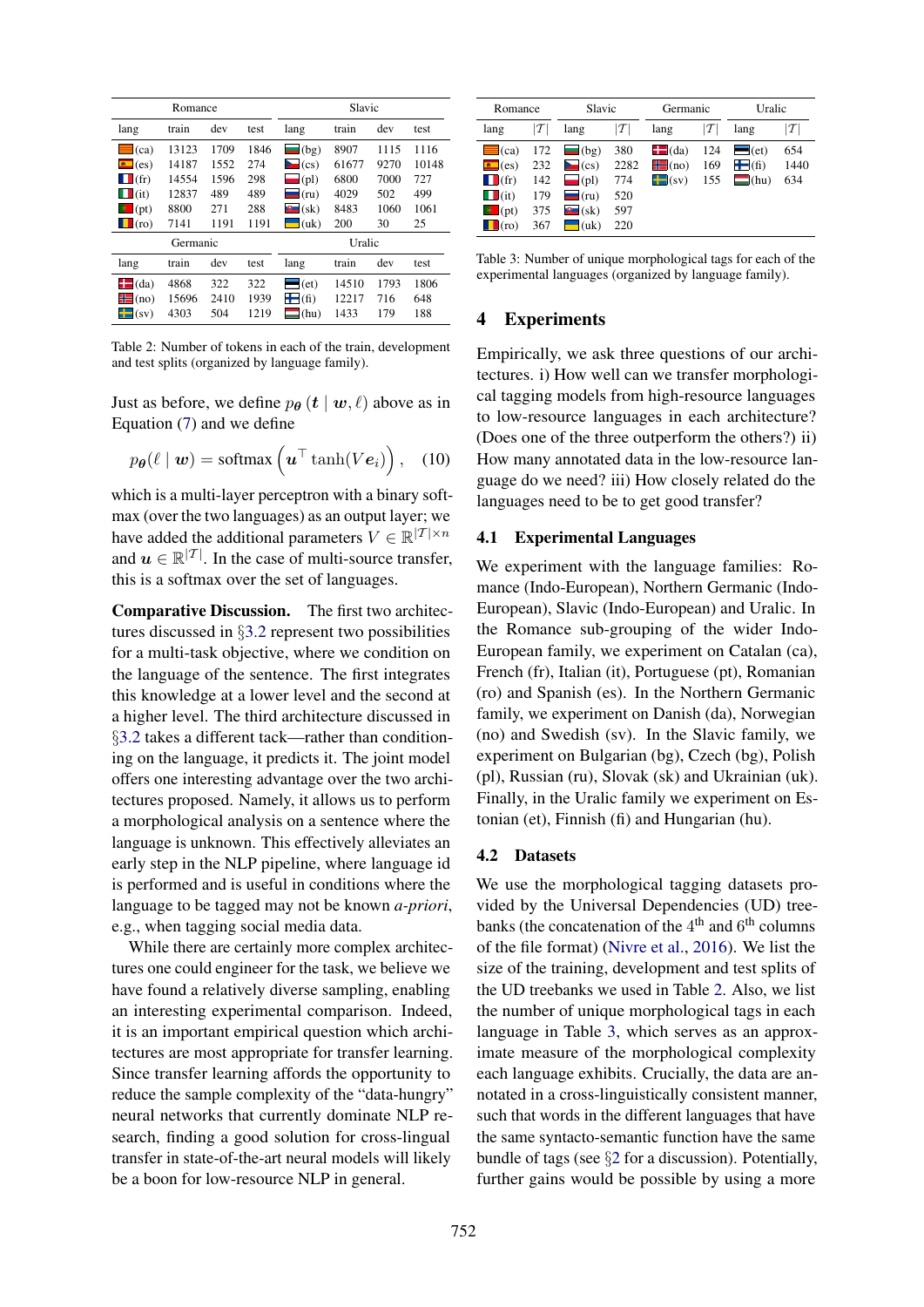universal scheme, e.g., the UNIMORPH scheme.

#### 4.3 Baselines

We consider two baselines in our work. First, we consider the MARMOT tagger (Müller et al., 2013), which is currently the best performing non-neural model. The source code for MARMOT is freely available online, $5$  which allows us to perform fully controlled experiments with this model. Second, we consider the alignment-based projection approach of Buys and Botha  $(2016)$ .<sup>6</sup> We discuss each of the two baselines in turn.

### 4.3.1 Higher-Order CRF Tagger

The MARMOT tagger is the leading non-neural approach to morphological tagging. This baseline is important since non-neural, feature-based approaches have been found empirically to be more efficient, in the sense that their learning curves tend to be steeper. Thus, in the low-resource setting we would be remiss to not consider a feature-based approach. Note that this is not a transfer approach, but rather only uses the low-resource data.

### 4.3.2 Alignment-based Projection

The projection approach of Buys and Botha (2016) provides an alternative method for transfer learning. The idea is to construct pseudo-annotations for bitext given cross-lingual alignments (Och and Ney, 2003). Then, one trains a standard tagger using the projected annotations. The specific tagger employed is the WSABIE model of Weston et al. (2011), which—like our approach— is a  $0<sup>th</sup>$ -order discriminative neural model. In contrast to ours, however, their network is shallow. We compare the two methods in more detail in §6.

### 4.3.3 Architecture Study

Additionally, we perform a thorough study of the neural transfer learner, considering all three architectures. A primary goal of our experiments is to determine which of our three proposed neural transfer techniques is superior. Even though our experiments focus on morphological tagging, these architectures are more general in that they may be

easily applied to other tasks, e.g., parsing or machine translation. We additionally explore the viability of multi-source transfer, i.e., the case where we have multiple source languages. All of our architectures generalize to the multi-source case without any complications.

## 4.4 Experimental Details

We train our models with the following conditions.

Evaluation Metrics. We evaluate using average per token accuracy, as is standard for both POS tagging and morphological tagging, and per feature  $F_1$  as employed in Buys and Botha (2016). The per feature  $F_1$  calculates a key  $F_1^k$  for each key in the target language's tags by asking if the keyattribute pair  $k_i = v_i$  is in the predicted tag. Then, the key-specific  $F_1^k$  values are averaged equally. Note that  $F_1$  is a more flexible metric as it gives partial credit for getting some of the attributes in the bundle correct, where accuracy does not.

Hyperparameters. Our networks are four layers deep (two LSTM layers for the character embedder, i.e., to compute  $v_i$  and two LSTM layers for the tagger, i.e., to compute  $e_i$ ) and we use an embedding size of 128 for the character input vector size and hidden layers of 256 nodes in all other cases. All networks are trained with the stochastic gradient method RMSProp (Tieleman and Hinton, 2012), with a fixed initial learning rate and a learning rate decay that is adjusted for the other languages according to the amount of training data. The batch size is always 16. Furthermore, we use dropout (Srivastava et al., 2014). The dropout probability is set to 0.2. We used Torch 7 (Collobert et al., 2011a) to configure the computation graphs implementing the network architectures.

# 5 Results and Discussion

We report our results in three tables. First, we report a detailed cross-lingual evaluation in Table 4. Secondly, we report a comparison against two baselines in Table 5 (accuracy) and Table 6  $(F_1)$ . We see two general trends of the data. First, we find that genetically closer languages yield better source languages. Second, we find that the multi-softmax architecture is the best in terms of transfer ability, as evinced by the results in Table 4. We find a wider gap between our model and the baselines under the accuracy than under  $F_1$ . We attribute this

<sup>5</sup>http://cistern.cis.lmu.de/marmot/

<sup>6</sup>We do not have access to the code as the model was developed in industry, so we compare to the numbers reported in the original paper, as well as additional numbers provided to us by the first author in a personal communication. The numbers will not be, strictly speaking, comparable. However, we hope they provide insight into the relative performance of the tagger.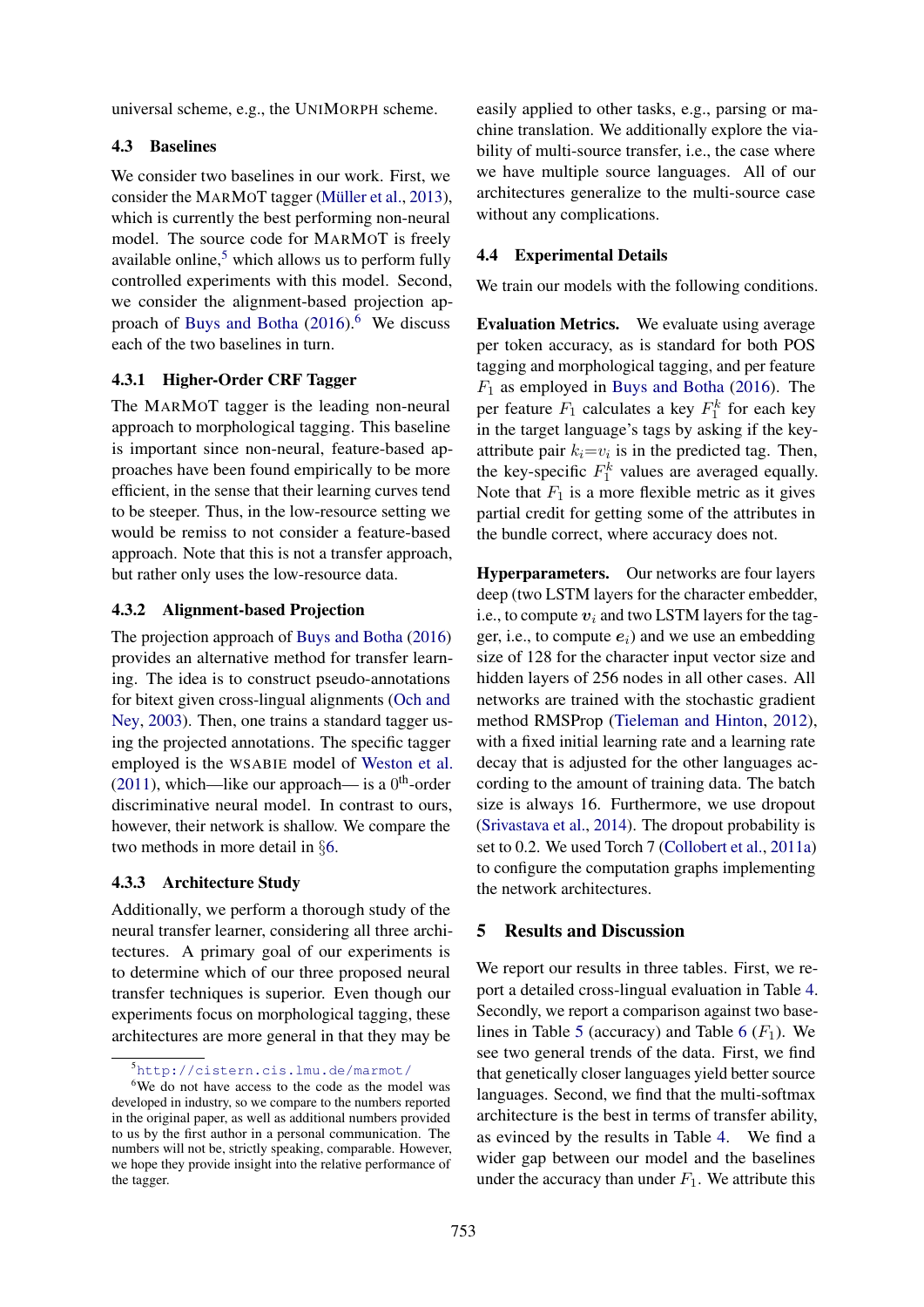|          |                     |               |                     |                     |                         |                | target language          |               |                     |                     |                     |                |             |
|----------|---------------------|---------------|---------------------|---------------------|-------------------------|----------------|--------------------------|---------------|---------------------|---------------------|---------------------|----------------|-------------|
|          |                     |               |                     |                     | $ \mathcal{D}_t  = 100$ |                | $ \mathcal{D}_t  = 1000$ |               |                     |                     |                     |                |             |
|          |                     | $\equiv$ (ca) | $\blacksquare$ (es) | $\blacksquare$ (fr) | $\blacksquare$ (it)     | $\bullet$ (pt) | $\Box$ (ro)              | $\equiv$ (ca) | $\blacksquare$ (es) | $\blacksquare$ (fr) | $\blacksquare$ (it) | $\bullet$ (pt) | $\Box$ (ro) |
|          | $\equiv$ (ca)       |               | 87.9%               | 84.2%               | 84.6%                   | 81.1%          | 67.4%                    |               | 94.1%               | $93.5\%$            | 93.1%               | 89.0%          | 89.8%       |
| language | $\blacksquare$ (es) | 88.9%         |                     | 85.5%               | 85.6%                   | 81.8%          | 69.5%                    | $95.5\%$      |                     | $93.5\%$            | 93.5%               | 88.9%          | 89.7%       |
|          | $\blacksquare$ (fr) | 88.3%         | 87.0%               |                     | 83.6%                   | 79.5%          | $69.9\%$                 | 95.4%         | 93.8%               |                     | 93.3%               | 88.6%          | 89.7%       |
|          | $\blacksquare$ (it) | 88.4%         | 87.8%               | 84.2%               |                         | 80.6%          | 69.1%                    | 95.4%         | 94.0%               | 93.3%               |                     | 88.7%          | $90.3\%$    |
| source   | $\bullet$ (pt)      | 88.4%         | 88.9%               | $85.1\%$            | 84.7%                   |                | 69.6%                    | 95.3%         | 94.2%               | $93.5\%$            | 93.6%               |                | 89.8%       |
|          | $\Box$ (ro)         | 87.6%         | 87.2%               | 85.0%               | 84.4%                   | 79.9%          |                          | 95.3%         | 93.6%               | 93.4%               | 93.2%               | 88.5%          |             |
|          | multi-source        | 89.8%         | $90.9\%$            | 86.6%               | 86.8%                   | 83.4%          | 67.5%                    | 95.4%         | 94.2%               | 93.4%               | 93.8%               | 88.7%          | 88.9%       |

(a) Results for the Romance languages.

|          |                     | target language |             |          |                         |                          |          |             |                     |                     |             |                   |                     |  |
|----------|---------------------|-----------------|-------------|----------|-------------------------|--------------------------|----------|-------------|---------------------|---------------------|-------------|-------------------|---------------------|--|
|          |                     |                 |             |          | $ \mathcal{D}_t  = 100$ |                          |          |             | $ \mathcal{D}_t $   | $=1000$             |             |                   |                     |  |
|          |                     | $\bigcirc$ (bg) | $\sum$ (cs) | $=$ (pl) | $\blacksquare$ (ru)     | $\bullet$ (sk)           | $-$ (uk) | $\Box$ (bg) | $\blacksquare$ (cs) | $\blacksquare$ (pl) | $\Box$ (ru) | $\mathbf{C}$ (sk) | $\blacksquare$ (uk) |  |
|          | $(\text{bg})$       |                 | 47.4%       | 44.7%    | 67.3%                   | 39.7%                    | 57.3%    |             | 73.7%               | 75.0%               | 84.1%       | 70.9%             | 72.0%               |  |
| language | $\blacksquare$ (cs) | 57.8%           |             | 56.5%    | 62.6%                   | 62.6%                    | 54.0%    | 80.9%       |                     | 80.0%               | 84.1%       | 78.1%             | 64.7%               |  |
|          | $\blacksquare$ (pl) | 54.3%           | 54.0%       |          | 59.3%                   | 57.8%                    | 48.0%    | 78.3%       | 74.9%               |                     | 84.2%       | 75.9%             | 57.3%               |  |
|          | $\blacksquare$ (ru) | 68.8%           | 48.6%       | 47.4%    |                         | 46.5%                    | 60.7%    | 83.1%       | 73.6%               | 76.0%               |             | 71.4%             | 72.7%               |  |
| source   | $\bullet$ (sk)      | 55.2%           | 57.4%       | 54.8%    | 61.2%                   | $\overline{\phantom{0}}$ | 49.3%    | 77.6%       | 76.3%               | 78.4%               | 83.9%       |                   | 60.7%               |  |
|          | $\Box$ (uk)         | 44.1%           | 36.0%       | 34.4%    | 43.2%                   | $30.0\%$                 |          | 67.3%       | 64.8%               | 66.9%               | 76.1%       | 56.0%             |                     |  |
|          | multi-source        | 64.5%           | 57.9%       | 57.0%    | 64.4%                   | 64.8%                    | 58.7%    | 81.6%       | 74.8%               | 78.1%               | 83.1%       | 79.6%             | 69.3%               |  |

(b) Results for the Slavic languages.

|        |                     |                                                     |                          |                          | target language |                                 |                     |        |                         | target language |                          |                          |          |                          |             |
|--------|---------------------|-----------------------------------------------------|--------------------------|--------------------------|-----------------|---------------------------------|---------------------|--------|-------------------------|-----------------|--------------------------|--------------------------|----------|--------------------------|-------------|
|        |                     | $ \mathcal{D}_t  = 1000$<br>$ \mathcal{D}_t  = 100$ |                          |                          |                 |                                 |                     |        | $ \mathcal{D}_t  = 100$ |                 |                          | $ \mathcal{D}_t  = 1000$ |          |                          |             |
|        |                     | $\blacksquare$ (da)                                 | $\blacksquare$ (no)      | $\blacksquare$ (sv)      | $\Box$ (da)     | $\blacksquare$ (no)             | $\blacksquare$ (sv) |        |                         | $=$ (et)        | $\blacksquare$ (fi)      | $\Box$ (hu) $\Box$ (et)  |          | $\blacksquare$ (fi)      | $\Box$ (hu) |
|        | $\Box$ (da)         |                                                     | 77.6%                    | 73.1%                    |                 | 90.1%                           | 90.0%               | α      | $\equiv$ (et)           |                 | 60.9%                    | $60.4\%$                 |          | $85.1\%$                 | 74.8%       |
| source | $\mathbf{H}$ (no)   | 83.1%                                               | $\overline{\phantom{a}}$ | 75.7%                    | 93.1%           | $\hspace{0.1mm}-\hspace{0.1mm}$ | 90.5%               | 킂      | $\mathbf{F}$ (fi)       | 60.1%           | $\overline{\phantom{m}}$ | 60.3%                    | $82.3\%$ | $\overline{\phantom{m}}$ | $75.2\%$    |
|        | $\blacksquare$ (sv) | 81.4%                                               | 76.5%                    | $\overline{\phantom{m}}$ | 92.6%           | 90.2%                           |                     | $\sim$ | $^{\text{thu}}$         | 47.1%           | 48.3%                    | $\overline{\phantom{0}}$ | 76.9%    | 81.2%                    |             |
|        | multi-source        | 87.8%                                               | $82.3\%$                 | $77.2\%$                 | $93.9\%$        | $91.2\%$                        | $90.9\%$            |        | multi-source            | 54.7%           | 55.3%                    | 55.4%                    | 78.7%    | 81.8%                    | 73.3%       |
|        |                     |                                                     |                          |                          |                 |                                 |                     |        |                         |                 |                          |                          |          |                          |             |

(c) Results for the Northern Germanic languages.

(d) Results for the Uralic languages.

Table 4: Results for transfer learning with our joint model. The tables highlight that the best source languages are often genetically and typologically closest. Also, we see that multi-source often helps, albeit more often in the  $|\mathcal{D}_t| = 100$  case.

to the fact that  $F_1$  is a softer metric in that it assigns credit to partially correct guesses.

Source Language. As discussed in §2, the transfer of morphology is language-dependent. This intuition is borne out in the results from our study (see Table 4). We see that in the closer grouping of the Western Romance languages, i.e., Catalan, French, Italian, Portuguese, and Spanish, it is easier to transfer than with Romanian, an Eastern Romance language. Within the Western grouping, we see that the close pairs, e.g., Spanish and Portuguese, are amenable to transfer. We find a similar pattern in the other language families, e.g., Russian is the best source language for Ukrainian, Czech is the best language source for Slovak and Finnish is the best source language for Estonian.

Multi-Source Transfer. In many cases, we find that multiple sources noticeably improve the results over the single-source case. For instance, when we have multiple Romance languages as a source language, we see gains of up to 2%. We also see gains

in the Northern Germanic languages when using multiple source languages. From a linguistic point of view, this is logical as different source languages may be similar to the target language along different dimensions, e.g., when transferring among the Slavic languages, we note that Russian retains the complex nominal case system of Serbian, but south Slavic Bulgarian is lexically more similar.

Performance Against the Two Baselines. As shown in Table 5 and Table 6, our model outperforms the projection tagger of Buys and Botha (2016) even though our approach does not utilize bitext, large-scale alignment or monolingual corpora—rather, all transfer between languages happens through the forced sharing of characterlevel features.<sup>7</sup> Our model, does, however, require

 $<sup>7</sup>$  We would like to highlight some issues of comparability</sup> with the results in Buys and Botha (2016). Strictly speaking, the results are not comparable and our improvement over their method should be taken with a grain of salt. As the source code is not publicly available and developed in industry, we resorted to numbers in their published work and additional numbers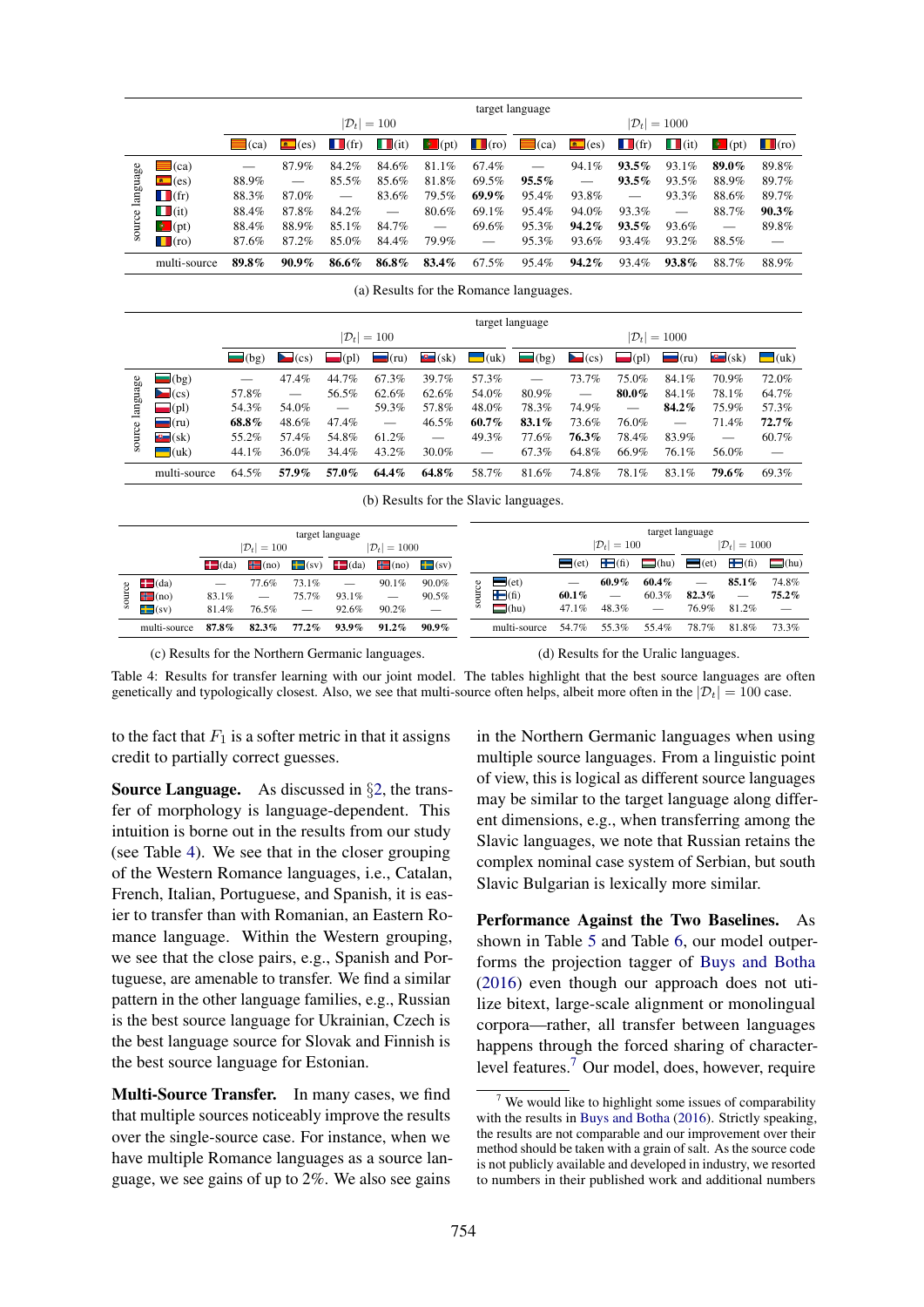|                     |                       |            |            |      |        |      | Accuracy    |      |                  |      |              |      |                 |  |
|---------------------|-----------------------|------------|------------|------|--------|------|-------------|------|------------------|------|--------------|------|-----------------|--|
|                     | <b>B&amp;B</b> (2016) |            |            |      | MARMOT |      | Ours (Mono) |      | Ours (Universal) |      | Ours (Joint) |      | Ours (Specific) |  |
|                     | en (int)              | best (non) | best (int) | 100  | 1000   | 100  | 1000        | 100  | 1000             | 100  | 1000         | 100  | 1000            |  |
| $\equiv$ (bg)       | 36.3                  | 38.2       | 50.0       | 56.5 | 78.8   | 40.2 | 66.6        | 57.8 | 80.9             | 64.5 | 81.6         | 63.5 | 80.8            |  |
| $\sum$ (cs)         | 24.4                  | 49.3       | 53.4       | 49.2 | 69.2   | 32.1 | 66.1        | 57.4 | 77.6             | 57.9 | 74.8         | 56.1 | 74.2            |  |
| $\blacksquare$ (da) | 36.6                  | 46.9       | 46.9       | 75.9 | 90.9   | 45.3 | 86.6        | 77.6 | 90.1             | 87.8 | 93.9         | 89.2 | 94.3            |  |
| $\blacksquare$ (es) | 39.9                  | 75.3       | 75.5       | 85.9 | 93.1   | 64.7 | 92.5        | 85.1 | 60.9             | 90.9 | 94.2         | 90.7 | 94.2            |  |
| $\blacksquare$ (fi) | 27.4                  | 51.8       | 56.0       | 50.0 | 77.5   | 28.0 | 74.2        | 48.3 | 81.2             | 55.3 | 81.8         | 55.4 | 80.7            |  |
| $\blacksquare$ (it) | 38.1                  | 75.5       | 75.9       | 81.7 | 92.3   | 67.0 | 88.9        | 84.7 | 93.1             | 86.8 | 93.8         | 86.1 | 93.3            |  |
| $\blacksquare$ (pl) | 25.3                  | 47.4       | 51.3       | 51.7 | 71.1   | 32.1 | 60.9        | 47.4 | 78.4             | 57.0 | 78.1         | 56.1 | 76.4            |  |
| $\bullet$ (pt)      | 36.6                  | 71.9       | 72.2       | 77.0 | 86.3   | 61.7 | 85.6        | 80.6 | 88.7             | 83.4 | 88.7         | 82.4 | 89.1            |  |
| $\blacksquare$ (sv) | 29.3                  | 44.5       | 44.5       | 69.5 | 88.3   | 46.1 | 84.2        | 75.7 | 90.0             | 77.2 | 90.9         | 78.3 | 90.7            |  |

Table 5: Comparison of our approach to various baselines for low-resource tagging under token-level accuracy. We compare on only those languages in Buys and Botha (2016). Note that tag-level accuracy was not reported in the original B&B paper, but was acquired through personal communication with the first author. All architectures presented in this work are used in their multi-source setting. The B&B and MARMOT models are single-source.

annotation of a small number of sentences in the target language for training. We note, however, that this does not necessitate a large number of human annotation hours (Garrette and Baldridge, 2013).

Reducing Sample Complexity. Another interesting a point about our model that is best evinced in Figure 3 is the feature-based CRF approach seems to be a better choice for the low-resource setting, i.e., the neural model has greater sample complexity. However, in the multi-task scenario, we find that the neural tagger's learning curve is even steeper. In other words, if we have to train a tagger on very little data, we are better off using a neural multi-task approach than a feature-based approach; preliminary attempts to develop a multitask version of MARMOT failed (see Figure 3).

#### 6 Related Work

We divide the discussion of related work topically into three parts for ease of intellectual digestion.

#### 6.1 Alignment-Based Distant Supervision.

Most cross-lingual work in NLP—focusing on morphology or otherwise—has concentrated on indirect supervision, rather than transfer learning. The goal in such a regime is to provide noisy labels for



Figure 3: Learning Curve for Spanish and Catalan comparing our monolingual model, our joint model and two MARMOT models. The first MARMOT model is identical to those trained in the rest of the paper and the second attempts a multi-task approach, which failed so no further experimentation was performed with this model.

training the tagger in the low-resource language through annotations projected over aligned bitext with a high-resource language. This method of projection was first introduced by Yarowsky and Ngai (2001) for the projection of POS annotation. While follow-up work (Fossum and Abney, 2005; Das and Petrov, 2011; Täckström et al., 2012) has continually demonstrated the efficacy of projecting simple part-of-speech annotations, Buys and Botha (2016) were the first to show the use of bitext-based projection for the training of a *morphological* tagger for low-resource languages.

As we also discuss the training of a morphological tagger, our work is most closely related to Buys and Botha (2016) in terms of the task itself. We contrast the approaches. The main difference lies therein, that our approach is not projection-based and, thus, does not require the construction of a bilingual lexicon for projection based on bitext.

obtained through direct communication with the authors. First, we used a slightly newer version of UD to incorporate more languages: we used v2 whereas they used v1.2. There are minor differences in the morphological tagset used between these versions. Also, in the  $|\mathcal{D}_t| = 1000$  setting, we are training on significantly more data than the models in Buys and Botha (2016). A much fairer comparison is to our models with  $|\mathcal{D}_t| = 100$ . Also, we compare to their method using their standard (non) setup. This method is fair in so far as we evaluate in the same manner, but it disadvantages their approach, which cannot predict tags that are not in the source language.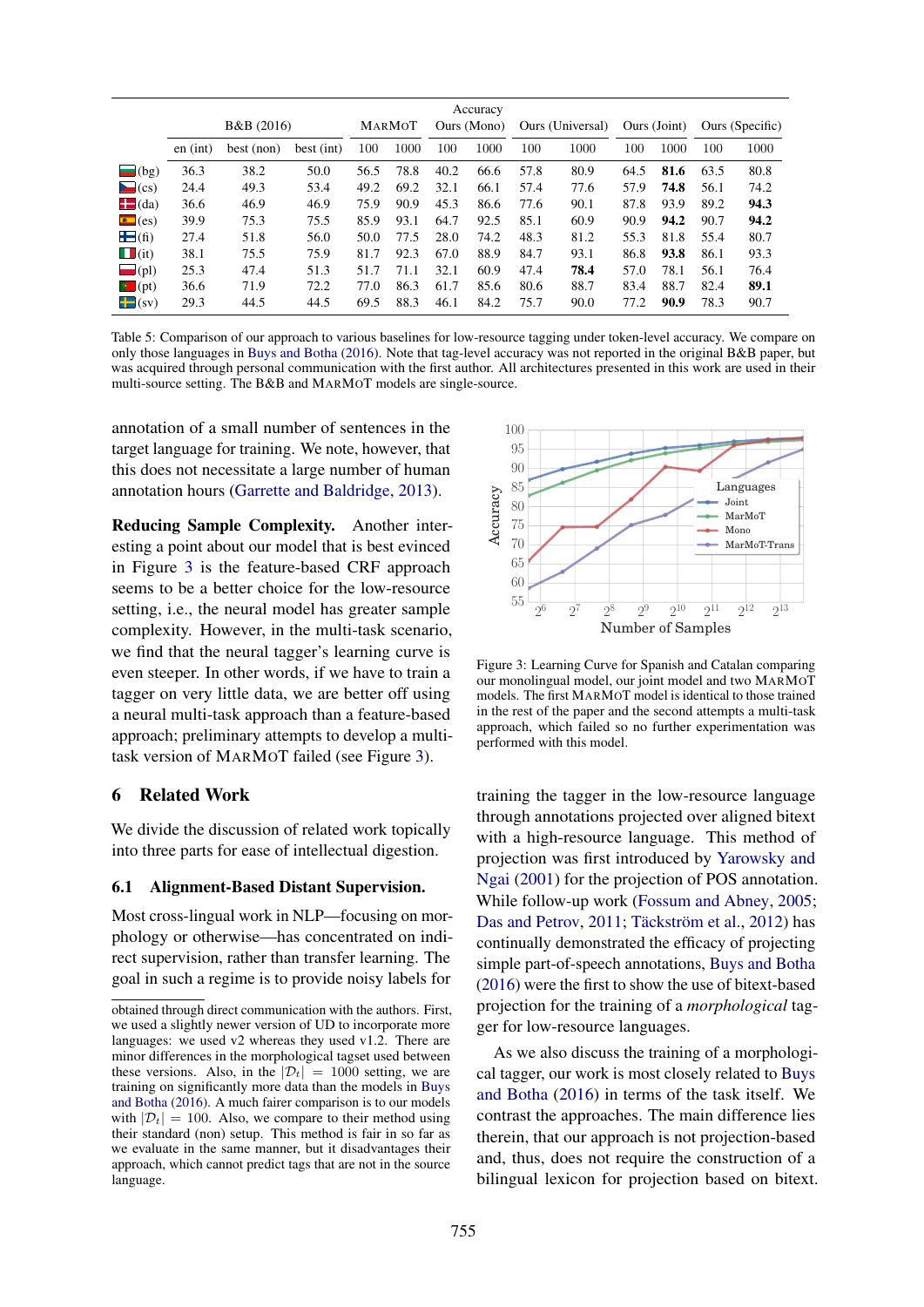|                     |                       |            |            |      |        |      | $F_1$       |                  |      |              |      |                 |      |
|---------------------|-----------------------|------------|------------|------|--------|------|-------------|------------------|------|--------------|------|-----------------|------|
|                     | <b>B&amp;B</b> (2016) |            |            |      | MARMOT |      | Ours (Mono) | Ours (Universal) |      | Ours (Joint) |      | Ours (Specific) |      |
|                     | en (int)              | best (non) | best (int) | 100  | 1000   | 100  | 1000        | 100              | 1000 | 100          | 1000 | 100             | 1000 |
| $\equiv$ (bg)       | 51.6                  | 61.9       | 65.0       | 53.7 | 74.7   | 26.0 | 68.0        | 55.1             | 77.3 | 56.6         | 77.8 | 55.1            | 78.6 |
| $\sum$ (cs)         | 55.7                  | 61.6       | 64.0       | 60.8 | 80.5   | 30.9 | 65.3        | 54.5             | 66.3 | 54.7         | 66.5 | 54.6            | 67.0 |
| $\blacksquare$ (da) | 65.4                  | 70.7       | 73.1       | 69.7 | 92.9   | 35.3 | 90.1        | 85.9             | 93.2 | 86.9         | 93.5 | 83.2            | 93.2 |
| $\blacksquare$ (es) | 60.7                  | 74.0       | 74.6       | 82.4 | 92.6   | 55.9 | 91.4        | 88.4             | 93.6 | 89.2         | 94.1 | 87.6            | 93.8 |
| $\blacksquare$ (fi) | 59.1                  | 57.2       | 59.1       | 44.6 | 78.3   | 17.5 | 61.7        | 48.6             | 73.6 | 49.3         | 74.4 | 46.2            | 73.9 |
| $\blacksquare$ (it) | 66.1                  | 74.4       | 75.3       | 78.7 | 90.0   | 56.4 | 87.0        | 83.1             | 90.5 | 83.3         | 91.9 | 82.7            | 91.7 |
| $\blacksquare$ (pl) | 47.3                  | 56.8       | 60.4       | 57.8 | 81.8   | 31.6 | 69.7        | 61.9             | 83.9 | 62.5         | 84.7 | 62.6            | 83.2 |
| $\bullet$ (pt)      | 60.2                  | 69.2       | 73.1       | 67.6 | 80.0   | 42.9 | 82.0        | 77.9             | 86.3 | 78.1         | 86.5 | 71.8            | 85.7 |
| $\blacksquare$ (sv) | 55.1                  | 72.1       | 74.6       | 69.7 | 90.2   | 44.1 | 86.4        | 82.5             | 93.2 | 83.5         | 93.7 | 82.8            | 93.4 |

Table 6: Comparison of our approach to various baselines for low-resource tagging under  $F_1$  to allow for a more complete comparison to the model of Buys and Botha (2016). All architectures presented in this work are used in their multi-source setting. The B&B and MARMOT models are single-source. We only compare on those languages used in B&B.

Rather, our method jointly learns multiple taggers and forces them to share features—a true transfer learning scenario. In contrast to projection-based methods, our procedure always requires a minimal amount of annotated data in the low-resource target language—in practice, however, this distinction is non-critical as projection-based methods without a small mount of seed target language data perform poorly (Buys and Botha, 2016).

#### 6.2 Character-level NLP.

Our work also follows a recent trend in NLP, whereby traditional word-level neural representations are being replaced by character-level representations for a myriad tasks, e.g., POS tagging dos Santos and Zadrozny (2014), parsing (Ballesteros et al., 2015), language modeling (Ling et al., 2015), sentiment analysis (Zhang et al., 2015) as well as the tagger of Heigold et al. (2017), whose work we build upon. Our work is also related to recent work on character-level morphological generation using neural architectures (Faruqui et al., 2016; Rastogi et al., 2016).

### 6.3 Neural Cross-lingual Transfer in NLP.

In terms of methodology, however, our proposal bears similarity to recent work in speech and machine translation–we discuss each in turn. In speech recognition, Heigold et al. (2013) train a cross-lingual neural acoustic model on five Romance languages. The architecture bears similarity to our multi-language softmax approach. Dependency parsing benefits from cross-lingual learning in a similar fashion (Guo et al., 2015, 2016).

In neural machine translation (Sutskever et al., 2014; Bahdanau et al., 2015), recent work (Firat et al., 2016; Zoph and Knight, 2016; Johnson et al.,

2016) has explored the possibility of jointly train translation models for a wide variety of languages. Our work addresses a different task, but the undergirding philosophical motivation is similar, i.e., attack low-resource NLP through multi-task transfer learning. Kann et al. (2017) offer a similar method for cross-lingual transfer in morphological inflection generation.

# 7 Conclusion

We have presented three character-level recurrent neural network architectures for multi-task crosslingual transfer of morphological taggers. We provided an empirical evaluation of the technique on 18 languages from four different language families, showing wide-spread applicability of the method. We found that the transfer of morphological taggers is an eminently viable endeavor among related language and, in general, the closer the languages, the easier the transfer of morphology becomes. Our technique outperforms two strong baselines proposed in previous work. Moreover, we define standard low-resource training splits in UD for future research in low-resource morphological tagging. Future work should focus on extending the neural morphological tagger to a joint lemmatizer (Müller et al., 2015) and evaluate its functionality in the low-resource setting.

### Acknowledgements

RC acknowledges the support of an NDSEG fellowship. Also, we would like to thank Jan Buys and Jan Botha who help us compare to the numbers reported in their paper. We are grateful to Schloss Dagstuhl Leibniz Center for Informatics for hosting the event at which work on this paper started.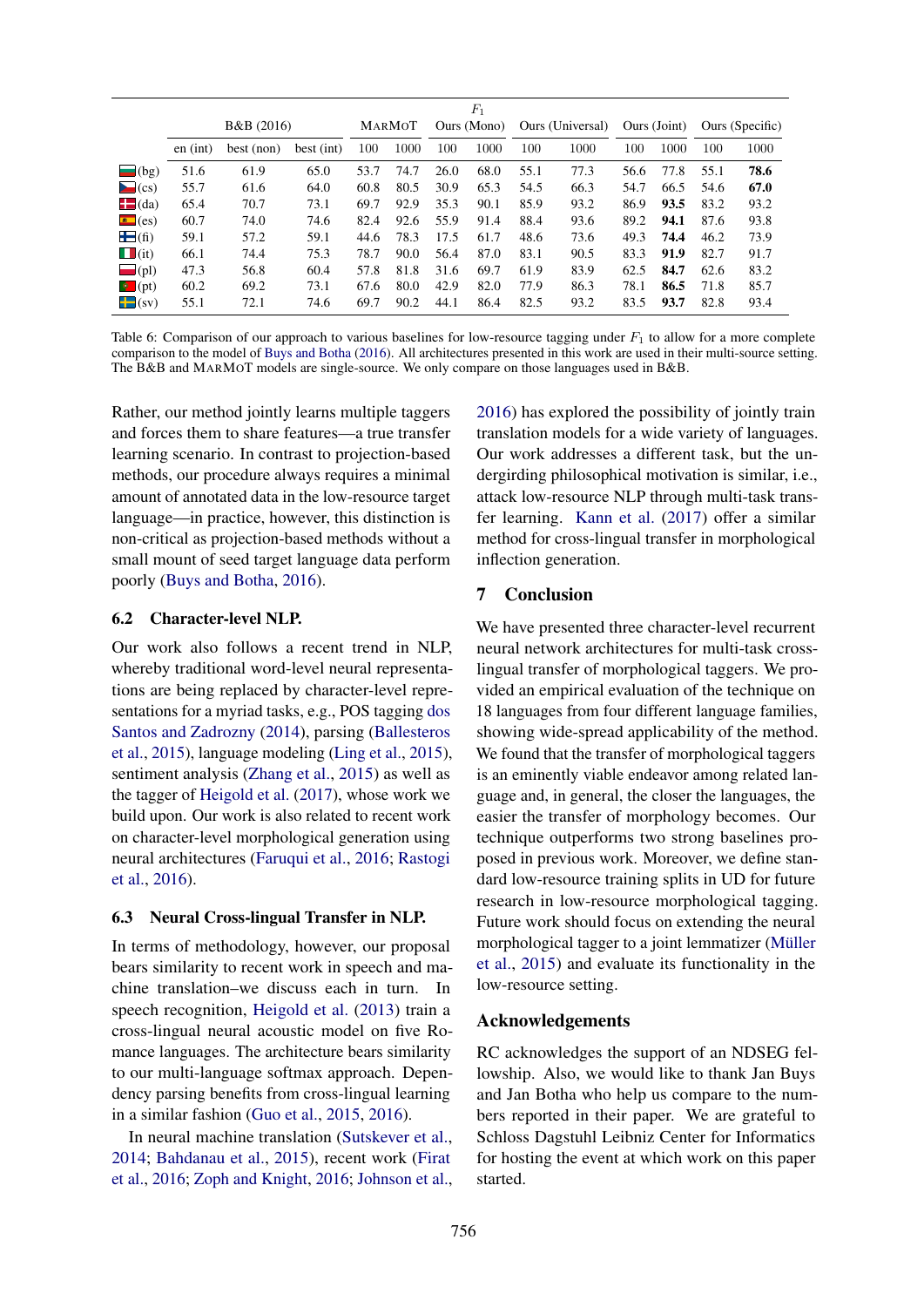#### References

- Dzmitry Bahdanau, Kyunghyun Cho, and Yoshua Bengio. 2015. Neural machine translation by jointly learning to align and translate. In *International Conference on Learning Representations (ICLR)*.
- Miguel Ballesteros, Chris Dyer, and Noah A. Smith. 2015. Improved transition-based parsing by modeling characters instead of words with LSTMs. In *Proceedings of the 2015 Conference on Empirical Methods in Natural Language Processing (EMNLP)*, pages 349–359, Lisbon, Portugal. Association for Computational Linguistics.
- Jan Buys and Jan A. Botha. 2016. Cross-lingual morphological tagging for low-resource languages. In *Proceedings of the 54th Annual Meeting of the Association for Computational Linguistics (ACL)*, pages 1954–1964, Berlin, Germany. Association for Computational Linguistics.
- Rich Caruana. 1997. Multitask learning. *Machine Learning*, 28(1):41–75.
- Ronan Collobert, Koray Kavukcuoglu, and Clément Farabet. 2011a. Torch7: A Matlab-like environment for machine learning. In *BigLearn, NIPS Workshop*.
- Ronan Collobert, Jason Weston, Léon Bottou, Michael Karlen, Koray Kavukcuoglu, and Pavel P. Kuksa. 2011b. Natural language processing (almost) from scratch. *Journal of Machine Learning Research*, 12:2493–2537.
- Ryan Cotterell, Christo Kirov, John Sylak-Glassman, Géraldine Walther, Ekaterina Vylomova, Patrick Xia, Manaal Faruqui, Sandra Kübler, David Yarowsky, Jason Eisner, and Mans Hulden. 2017. The CoNLL-SIGMORPHON 2017 shared task: Universal morphological reinflection in 52 languages. In *Proceedings of the CoNLL-SIGMORPHON 2017 Shared Task: Universal Morphological Reinflection*, Vancouver, Canada. Association for Computational Linguistics.
- Ryan Cotterell, Christo Kirov, John Sylak-Glassman, David Yarowsky, Jason Eisner, and Mans Hulden. 2016. The SIGMORPHON 2016 shared task morphological reinflection. In *Proceedings of the 14th SIGMORPHON Workshop on Computational Research in Phonetics, Phonology, and Morphology*, pages 10–22, Berlin, Germany. Association for Computational Linguistics.
- Dipanjan Das and Slav Petrov. 2011. Unsupervised part-of-speech tagging with bilingual graph-based projections. In *Proceedings of the 49th Annual Meeting of the Association for Computational Linguistics: Human Language Technologies (ACL)*, pages 600–609, Portland, Oregon, USA. Association for Computational Linguistics.
- Chris Dyer, Miguel Ballesteros, Wang Ling, Austin Matthews, and Noah A. Smith. 2015. Transitionbased dependency parsing with stack long shortterm memory. In *Proceedings of the 53rd Annual*

*Meeting of the Association for Computational Linguistics and the 7th International Joint Conference on Natural Language Processing (ACL)*, pages 334– 343, Beijing, China. Association for Computational Linguistics.

- Manaal Faruqui, Yulia Tsvetkov, Graham Neubig, and Chris Dyer. 2016. Morphological inflection generation using character sequence to sequence learning. In *Proceedings of the 2016 Conference of the North American Chapter of the Association for Computational Linguistics: Human Language Technologies (NAACL)*, pages 634–643, San Diego, California. Association for Computational Linguistics.
- Orhan Firat, Kyunghyun Cho, and Yoshua Bengio. 2016. Multi-way, multilingual neural machine translation with a shared attention mechanism. In *Proceedings of the 2016 Conference of the North American Chapter of the Association for Computational Linguistics: Human Language Technologies (NAACL)*, pages 866–875, San Diego, California. Association for Computational Linguistics.
- Victoria Fossum and Steven P. Abney. 2005. Automatically inducing a part-of-speech tagger by projecting from multiple source languages across aligned corpora. In *Second International Joint Conference on Natural Language Processing (IJCNLP)*, pages 862– 873.
- Dan Garrette and Jason Baldridge. 2013. Learning a part-of-speech tagger from two hours of annotation. In *Proceedings of the 2013 Conference of the North American Chapter of the Association for Computational Linguistics: Human Language Technologies (NAACL)*, pages 138–147, Atlanta, Georgia. Association for Computational Linguistics.
- Alex Graves and Jürgen Schmidhuber. 2005. Framewise phoneme classification with bidirectional LSTM and other neural network architectures. *Neural Networks*, 18(5-6):602–610.
- Jiang Guo, Wanxiang Che, David Yarowsky, Haifeng Wang, and Ting Liu. 2015. Cross-lingual dependency parsing based on distributed representations. In *Proceedings of the 53rd Annual Meeting of the Association for Computational Linguistics and the 7th International Joint Conference on Natural Language Processing (ACL)*, pages 1234–1244, Beijing, China. Association for Computational Linguistics.
- Jiang Guo, Wanxiang Che, David Yarowsky, Haifeng Wang, and Ting Liu. 2016. A representation learning framework for multi-source transfer parsing. In *Proceedings of the Thirtieth AAAI Conference on Artificial Intelligence (AAAI)*, pages 2734–2740.
- Jan Hajič and Barbora Hladká. 1998. Tagging inflective languages: Prediction of morphological categories for a rich structured tagset. In *Proceedings of the 36th Annual Meeting of the Association for Computational Linguistics and 17th International Conference on Computational Linguistics*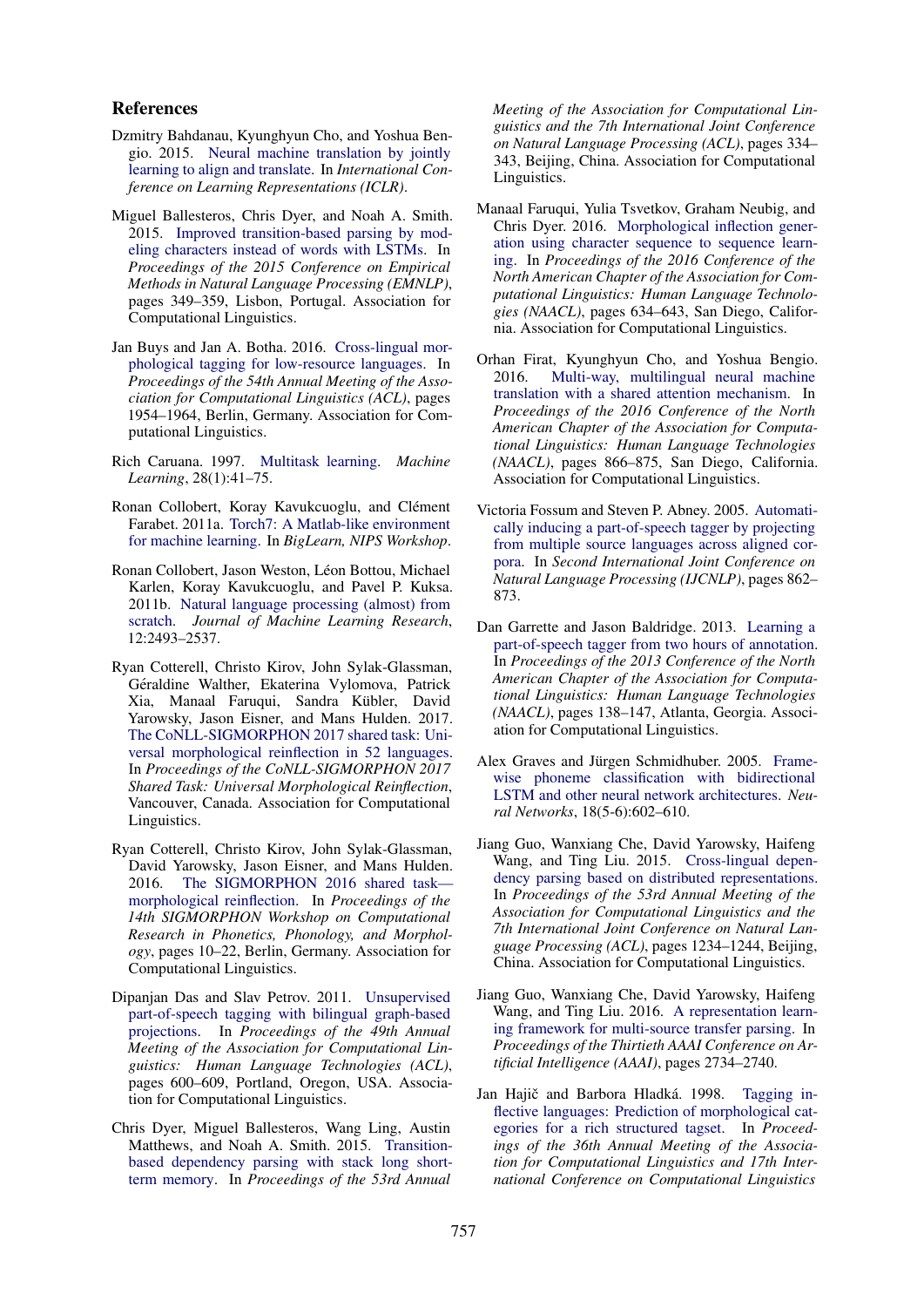*(ACL-COLING)*, pages 483–490, Montreal, Quebec, Canada. Association for Computational Linguistics.

- Georg Heigold, Guenter Neumann, and Josef van Genabith. 2017. An extensive empirical evaluation of character-based morphological tagging for 14 languages. In *Proceedings of the 15th Conference of the European Chapter of the Association for Computational Linguistics (EACL)*, pages 505–513, Valencia, Spain. Association for Computational Linguistics.
- Georg Heigold, Günter Neumann, and Josef van Genabith. 2016. Neural morphological tagging from characters for morphologically rich languages. *CoRR*, abs/1606.06640.
- Georg Heigold, Vincent Vanhoucke, Andrew Senior, Patrick Nguyen, Marc'Aurelio Ranzato, Matthieu<br>Devin, and Jeffrey Dean. 2013. Multilingual Devin, and Jeffrey Dean. 2013. acoustic models using distributed deep neural networks. In *IEEE International Conference on Acoustics, Speech and Signal Processing (ICASSP)*, pages 8619–8623. IEEE.
- Sepp Hochreiter and Jürgen Schmidhuber. 1997. Long short-term memory. *Neural Computation*, 9(8):1735–1780.
- Melvin Johnson, Mike Schuster, Quoc V. Le, Maxim Krikun, Yonghui Wu, Zhifeng Chen, Nikhil Thorat, Fernanda B. Viegas, Martin Wattenberg, Greg ´ Corrado, Macduff Hughes, and Jeffrey Dean. 2016. Google's multilingual neural machine translation system: Enabling zero-shot translation. *CoRR*, abs/1611.04558.
- Katharina Kann, Ryan Cotterell, and Hinrich Schütze. 2017. One-shot neural cross-lingual transfer for paradigm completion. In *Proceedings of the 55th Annual Meeting of the Association for Computational Linguistics (ACL)*, Vancouver, Canada. Association for Computational Linguistics.
- Aleksandr E. Kibrik. 1998. Archi (Caucasian Daghestanian). In *The Handbook of Morphology*, pages 455–476. Blackwell Oxford.
- John D. Lafferty, Andrew McCallum, and Fernando C. N. Pereira. 2001. Conditional random fields: Probabilistic models for segmenting and labeling sequence data. In *Proceedings of the Eighteenth International Conference on Machine Learning (ICML)*, pages 282–289.
- Wang Ling, Chris Dyer, Alan W Black, Isabel Trancoso, Ramon Fermandez, Silvio Amir, Luis Marujo, and Tiago Luis. 2015. Finding function in form: Compositional character models for open vocabulary word representation. In *Proceedings of the 2015 Conference on Empirical Methods in Natural Language Processing (EMNLP)*, pages 1520–1530, Lisbon, Portugal. Association for Computational Linguistics.
- Gábor Melis, Chris Dyer, and Phil Blunsom, 2017. On the state of the art of evaluation in neural language models. *arXiv preprint arXiv:1707.05589*.
- Thomas Müller, Ryan Cotterell, Alexander Fraser, and Hinrich Schütze. 2015. Joint lemmatization and morphological tagging with Lemming. In *Proceedings of the 2015 Conference on Empirical Methods in Natural Language Processing (EMNLP)*, pages 2268–2274, Lisbon, Portugal. Association for Computational Linguistics.
- Thomas Müller, Helmut Schmid, and Hinrich Schütze. 2013. Efficient higher-order CRFs for morphological tagging. In *Proceedings of the 2013 Conference on Empirical Methods in Natural Language Processing (EMNLP)*, pages 322–332, Seattle, Washington, USA. Association for Computational Linguistics.
- Frederick J. Newmeyer. 2007. Linguistic typology requires crosslinguistic formal categories. *Linguistic Typology*, 11(1):133–157.
- Joakim Nivre, Marie-Catherine de Marneffe, Filip Ginter, Yoav Goldberg, Jan Hajič, Christopher D. Manning, Ryan McDonald, Slav Petrov, Sampo Pyysalo, Natalia Silveira, et al. 2016. Universal dependencies v1: A multilingual treebank collection. In *Proceedings of the 10th International Conference on Language Resources and Evaluation (LREC)*, pages 1659–1666.
- Franz Josef Och and Hermann Ney. 2003. A systematic comparison of various statistical alignment models. *Computational Linguistics*, 29(1):19–51.
- Kemal Oflazer and Ìlker Kuruöz. 1994. Tagging and morphological disambiguation of Turkish text. In *Proceedings of the Fourth Conference on Applied Natural Language Processing*, pages 144–149. Association for Computational Linguistics.
- Slav Petrov, Dipanjan Das, and Ryan T. McDonald. 2012. A universal part-of-speech tagset. In *Proceedings of the Eighth International Conference on Language Resources and Evaluation (LREC)*, pages 2089–2096.
- Barbara Plank, Anders Søgaard, and Yoav Goldberg. 2016. Multilingual part-of-speech tagging with bidirectional long short-term memory models and auxiliary loss. In *Proceedings of the 54th Annual Meeting of the Association for Computational Linguistics (ACL)*, pages 412–418, Berlin, Germany. Association for Computational Linguistics.
- Pushpendre Rastogi, Ryan Cotterell, and Jason Eisner. 2016. Weighting finite-state transductions with neural context. In *Proceedings of the 2016 Conference of the North American Chapter of the Association for Computational Linguistics: Human Language Technologies (NAACL)*, pages 623–633, San Diego, California. Association for Computational Linguistics.